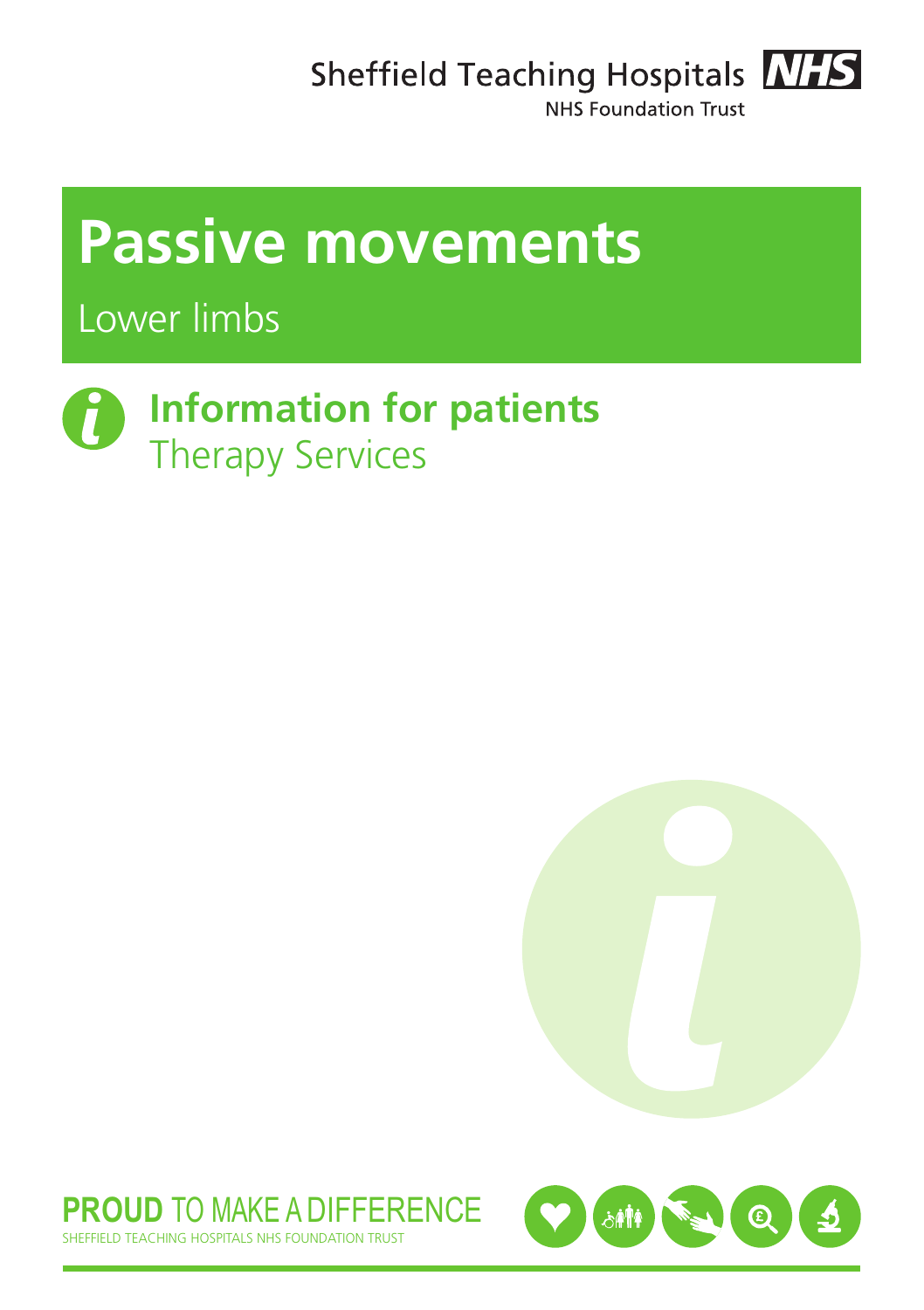## **General information**

Passive movements are exercises that we recommend to people who cannot move their legs themselves. This is because, when legs become paralysed, the joints and muscles may become stiff and fixed into one position through lack of movement.

### **Why is it important to do these exercises?**

By putting your joints through a range of movements regularly you will:

- Prevent / reduce stiffness and painful joints.
- Increase circulation and decrease swelling.
- Ensure you keep a useful range of movement to allow you to get dressed, sit correctly in your wheelchair and perform other functional activities.

### **How long will it take me to do the exercises?**

The exercises described in this leaflet do not take long to do and can easily be fitted into your day at a time to suit you. You should do them as well as any other exercises that your physiotherapist has given you.

## **How often should I do these exercises?**

You should aim to go through the full range of exercises about 5 to 10 times each, 2 or 3 times a week. The movements should be slow and rhythmical but be careful not to over-stretch.

These exercises will help to keep a range of useful movement, but don't forget; standing, lying prone (on your stomach) and even the daily movement that your limbs are put through as you get dressed will help too.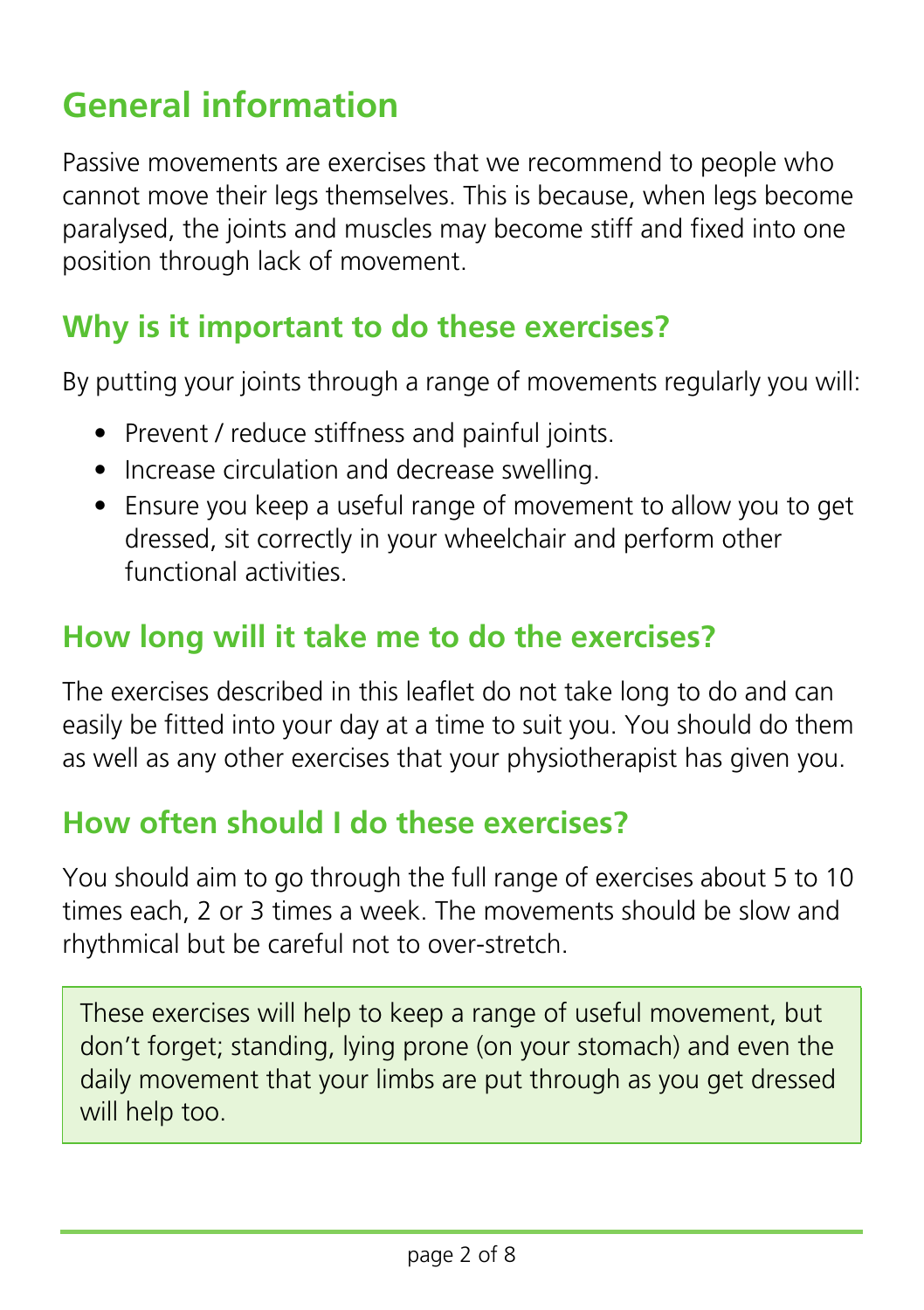#### **Is there a risk in doing these exercises?**

Be careful not to over-stretch when doing these exercises as it may cause damage or injury to joints or muscles.

## **What should I do if I think muscles have been over-stretched?**

If you think that you have over-stretched, then stop the exercises and seek advice from your GP or physiotherapist.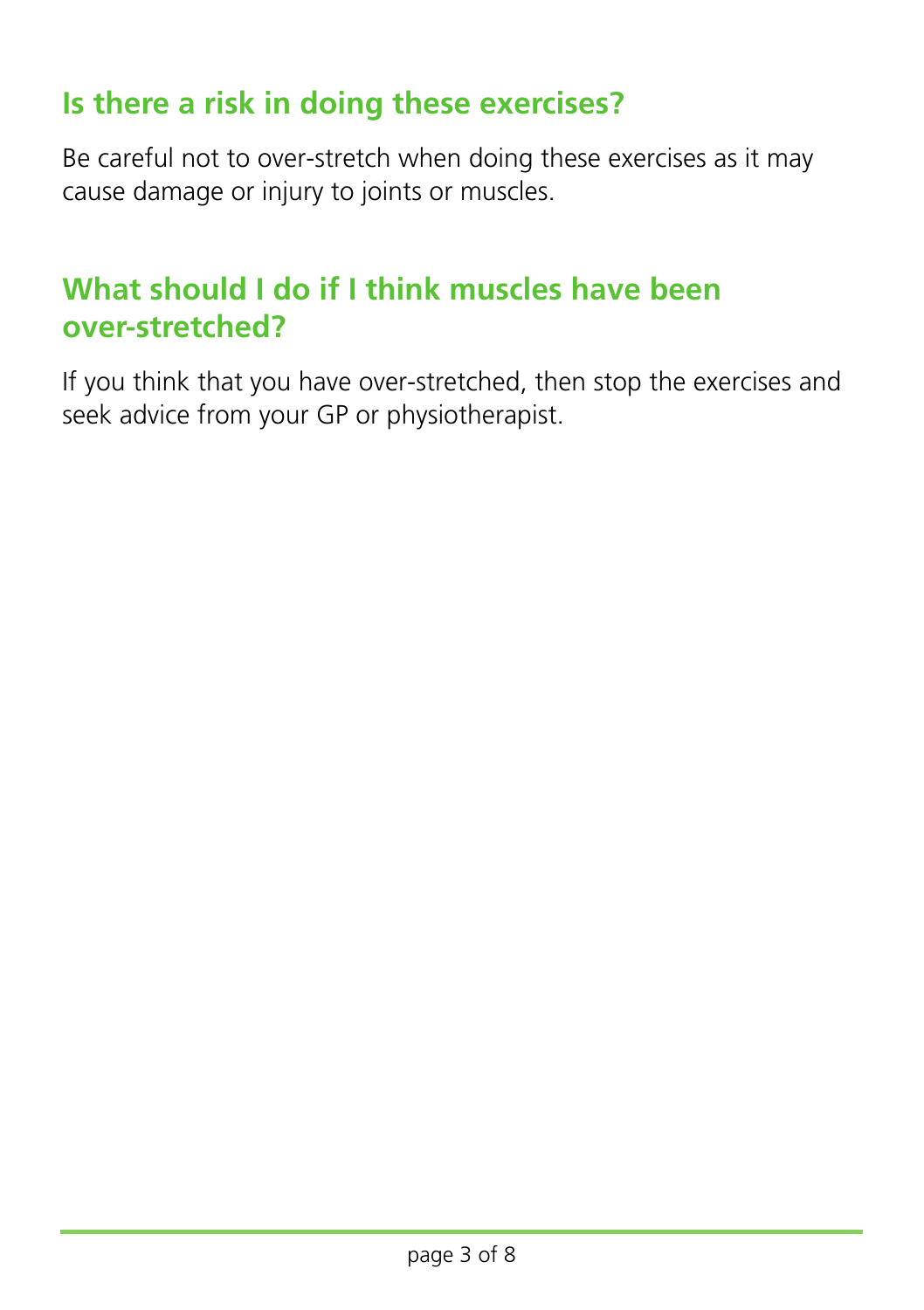## **Hip and knee movements**

Support the leg by holding it under the knee and the heel, keeping the opposite leg flat on the bed.

**1.** Move the knee up towards the chest, allowing the leg to bend and then back down towards the bed.



**2.** With the hip and knee bent, keep the foot flat on the bed and move the knee:

**a)** outwards





**b)** inwards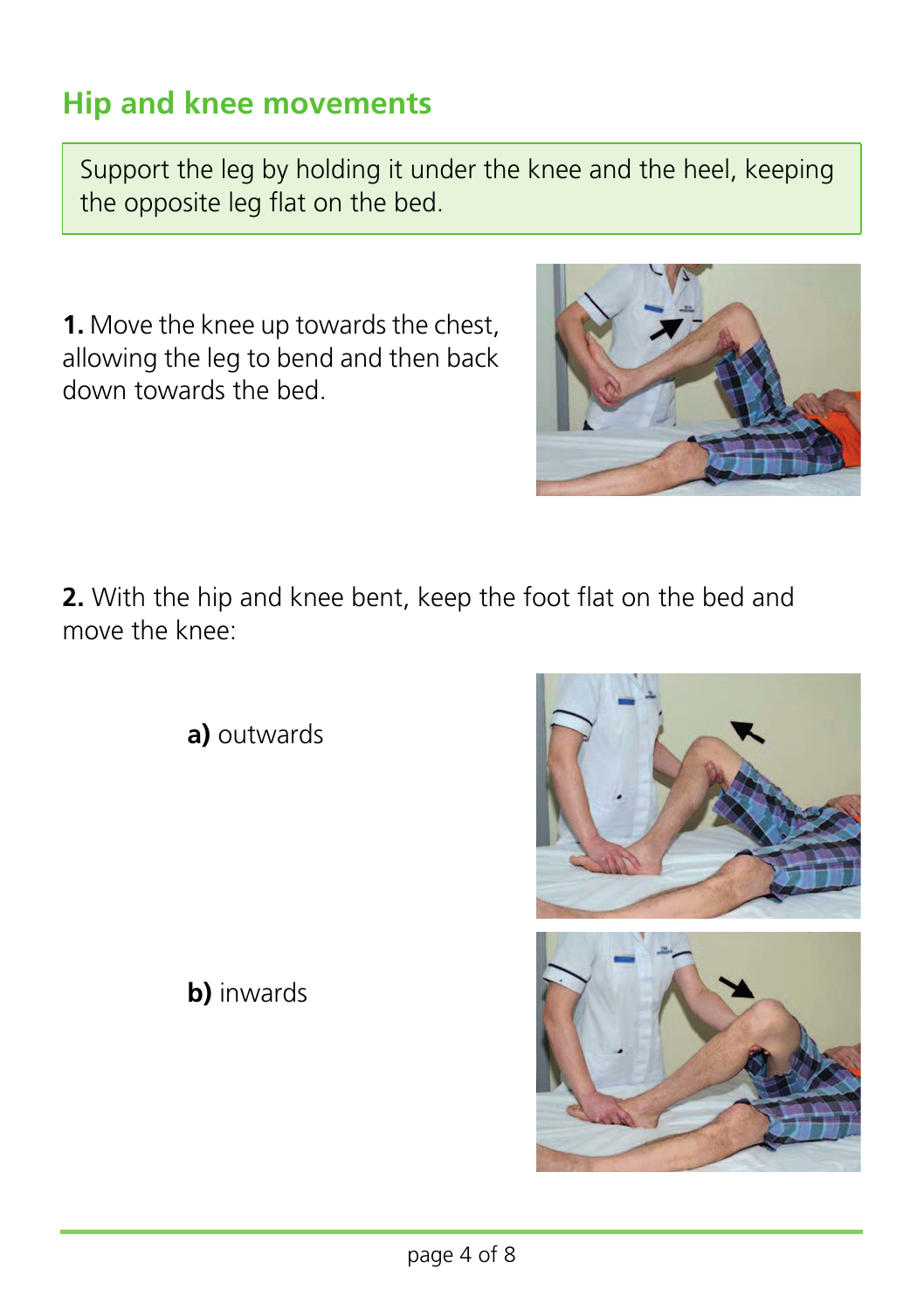**3.** Support the leg, so that both the hip and knee are at 90 degrees (right angle), then move the heel:

**a)** towards you

**b)** away from you

**4.** Using the same position as in number **3**, straighten the knee.





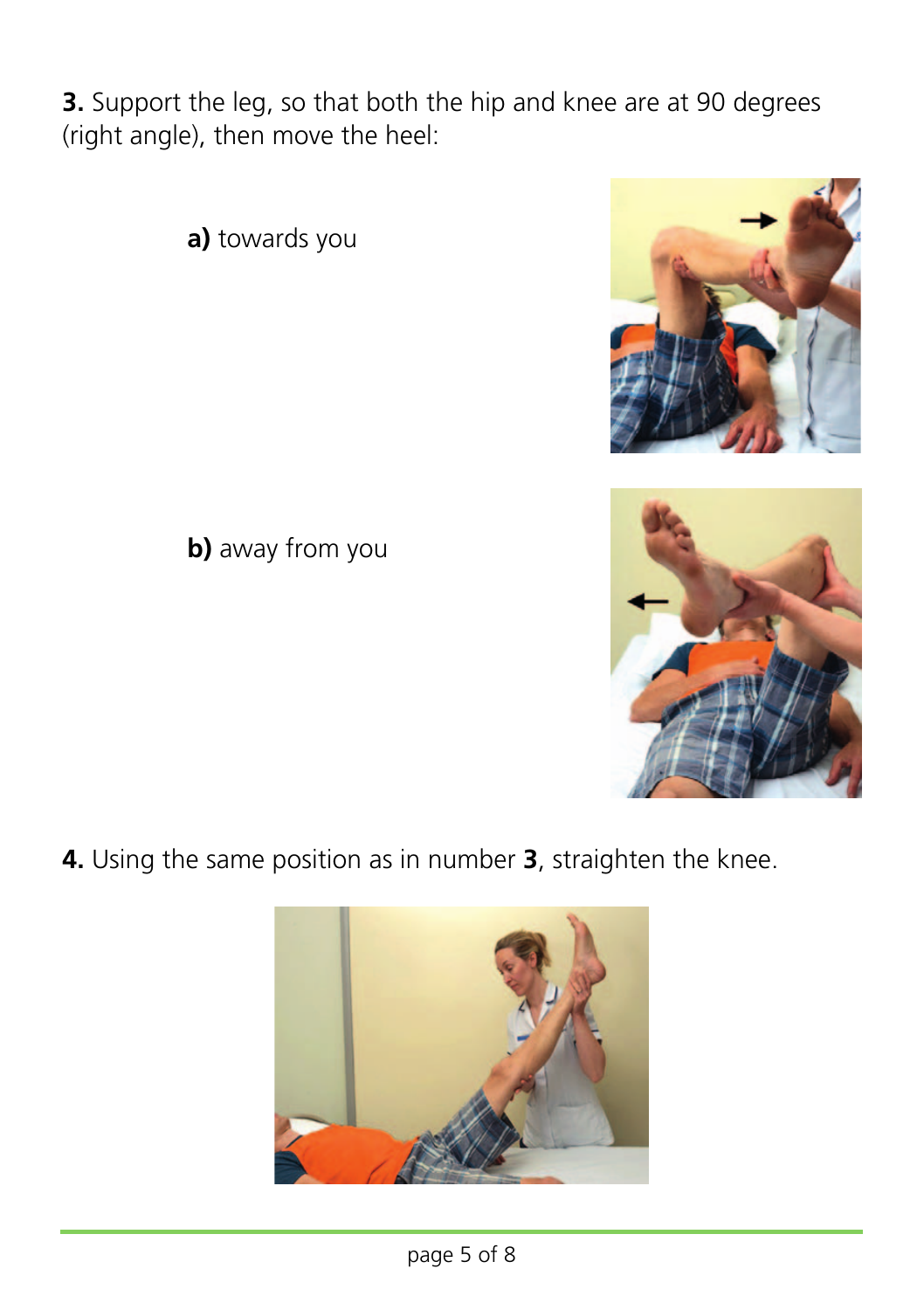## **Ankle movements**

#### **Keeping the knee as straight as possible.**

**1.** Support the heel with one hand so that your arm rests against the bottom of the person's foot. Press your arm against the bottom of their foot bending it towards the leg, stretching the calf.



**2.** With one hand holding the ankle still, grasp the foot below the toes and move the upper part of the foot in a circular movement.

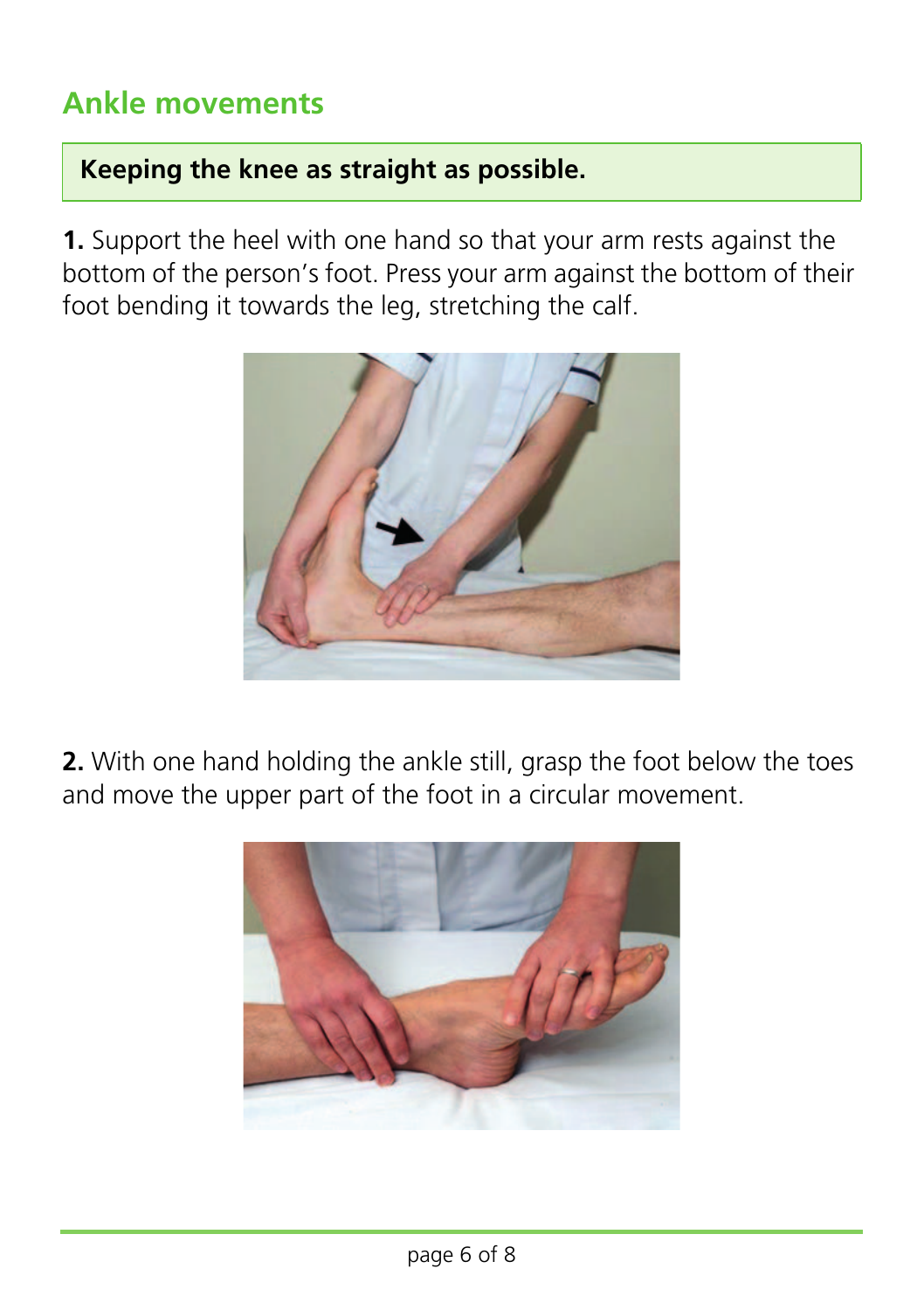**3.** With the person's leg flat, hold the ankle and curl and straighten the toes.





### **Individual comments:**